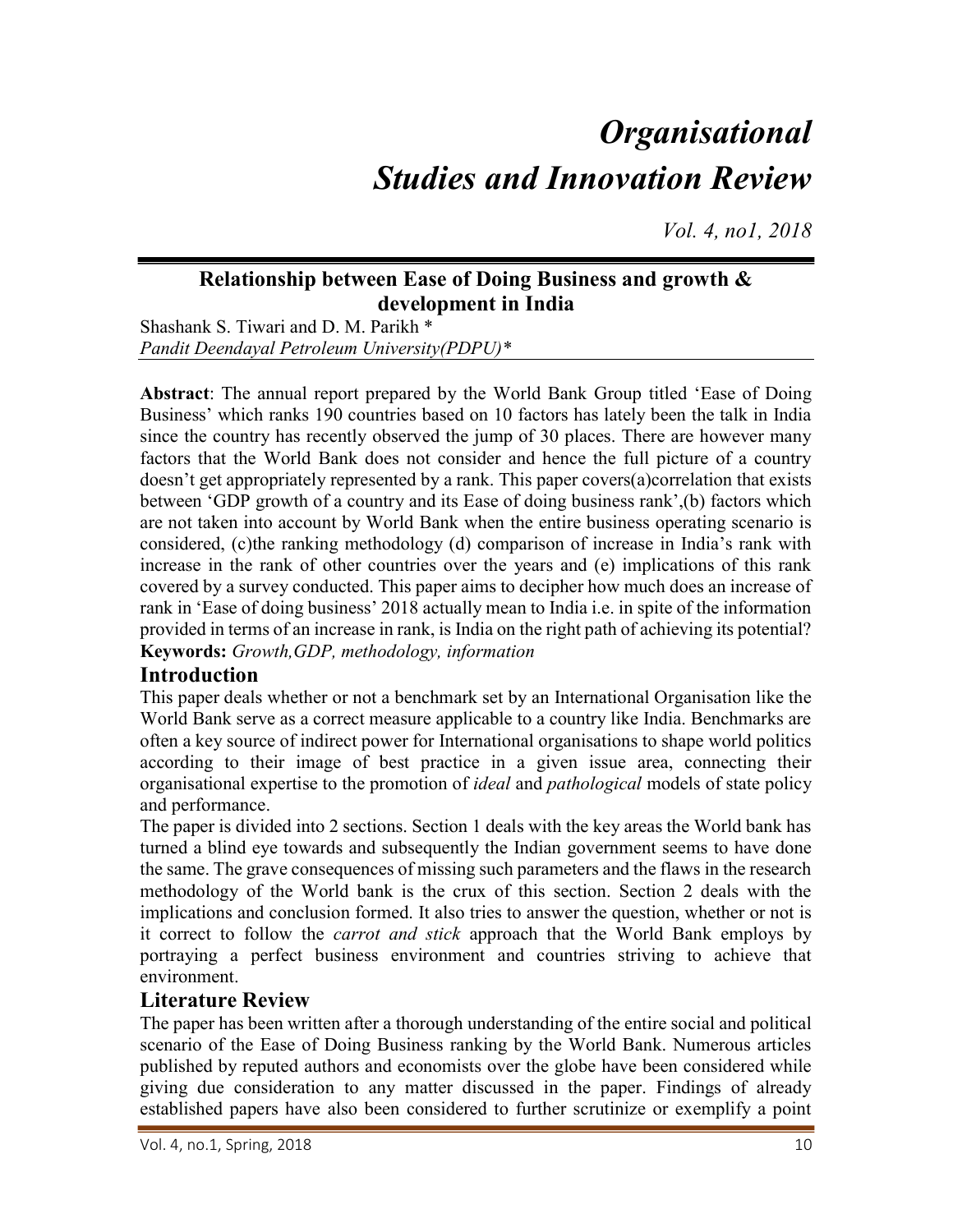under discussion in the paper. All such existing results and their corresponding authors have been indicated in the paper to distinguish the research conducted as a part of writing this particular paper.

# Why EDB and growth are not directly proportional?

## A. Correlation between GDP and EDB rank.

Though the World Bank's EDB is a measure of policy environment regarding business in a country and not the actual business scenario, however a leap of 30 places means that there are certain policy reforms that have happened for the better but then these reforms should reflect in the actual business scenario otherwise even a rank of top 50 would be inconsequential. A closer look at the EDB rank and GDP of a country does show that there exits a pattern between the two on the basis of which we can establish a relationship.

There is a negative correlation between EDB rank and GDP of a country. A country with a high EDB rank tends to have low GDP growth rate. We can study this relation in regard to developed economies which currently have the highest EDB ranks.

Developed countries have low population as compared to developing countries hence the GDP growth is low. Next, working hours are limited which further lowers the GDP growth. "Also the developed countries are a saturated market so people don't buy goods as soon as they are launched into market because the per capita income of people is already high and there exits a high probability of its possession beforehand. However in developing countries the people are not in possession of goods and when products are launched they tend to buy it thereby increasing the GDP. This is one of the reasons why developed countries have low GDP."(The Ease of Doing Business Rank: An Assessment of its Macroeconomic Relevance-2016)

A high EDB rank demands a high per capita income which is difficult for India since it is a developing economy and to make it in the top 50 raises the question of a trade-off between a high rank and a high GDP growth.

## B. Limited factors:

## (A) ONLY 2 CITIES

The Ease of Doing Business only considers 2 cities in India namely Mumbai and Delhi. Being the largest and wealthiest cities, they have better infrastructure, legal systems, government services. A reflection of these 2 cities is not a reflection of entire India. Also the focus group selected by World Bank doesn't encompass entire India. Lawyers, accountants, people who trade across borders etc. are the focus group of the World bank but then there are other people who have an opinion in these matters which are at odds with what the former group says. To illustrate, the time taken to start a business in India—in both Mumbai and Delhi—is purportedly around 30 days, according to World Bank's ease of doing business reports for the last three years. But, the enterprise-level survey conducted by NITI Aayog and IDFC Institute in 2016 showed that the average time taken to start a business in India was more than 100 days.

## (B) CORRUPTION

The World Enterprise Survey (2014) also conducted by the World Bank covers a broader range of business environment topics such as access to finance, infrastructure, competition, crime, performance measures and corruption. "Of the 9000+ firms interviewed, 51.5% said they expected to give gifts to get a power supply connection. In between April 2013- February 2017, DGFT and CVC both under Central government received 181 cases of corruption, culpability of any official has not been established. Whistle-blower complaints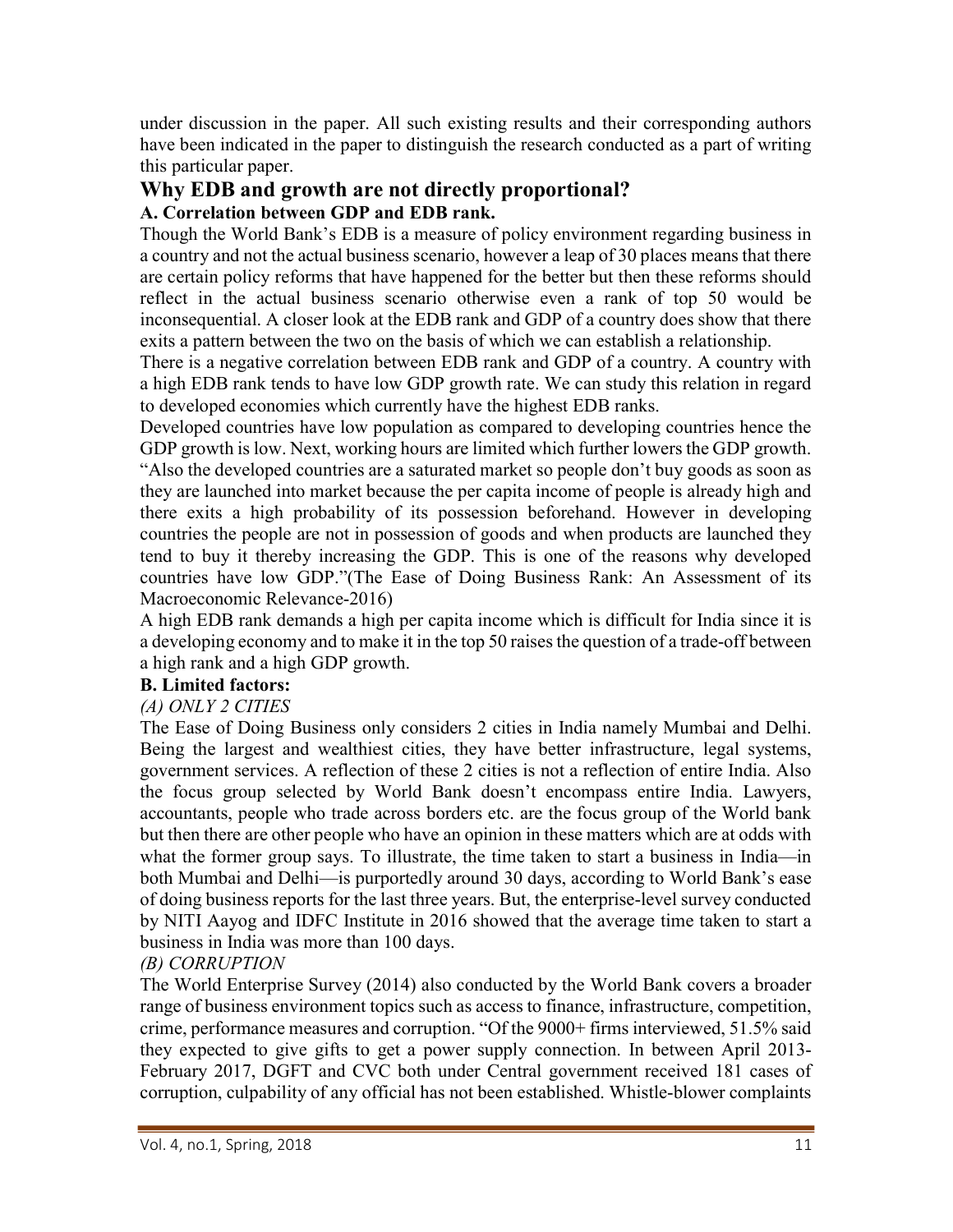are not even considered by the CVC."(Corruption as a parameter for studying the Ease of Doing Business in India- an RTI based study-2017)

The omission of corruption makes a bug difference in the assessment of realities at the ground level.

#### ( C ) Infrastructure

Infrastructure - both economic and social, the availability of skilled manpower etc. is not covered in ease of doing business therefore even if a country has a high rank in ease of doing business, it doesn't necessarily mean that the country will attract high investment.

The EDB rank do not take into account external factors. There are many economies, despite climbing several places in their ease of doing business rankings, have not seen much improvement in growth or FDI inflows. On some of these economies, such as Russia, Turkey and Egypt, investor sentiment has substantially deteriorated. Standard & Poor's recently included Turkey and Egypt in its list of *fragile five* economies along with Argentina, Pakistan and Qatar. Of course, external factors, beyond the control of policymakers, have also played a role in dampening the outlook on these economies. Egypt and Turkey have grappled with political instability while Russia had to tackle sanctions and the impact of falling oil prices.

#### C. Ranking Method

The methodology used to determine ranks for the country also changes with time. For example, since the 2016 edition, the indicator on ease of getting electricity began to include indicators on reliability of supply, price of electricity, and transparency of tariffs. However, what this also means is that under a future ranking system based on an altered methodology, even India may slip in rankings without any material change in regulations or business environment. This may discourage the investors who are now turning towards India for future investments.

The ranking given to countries is relative and therefore the demonetization of 500 and 1000 rupee notes were not considered in the evaluation procedure. Though demonetization was commended by international agencies, the businesses were sedated for a while. Any such future event will also result in similar consequences and the World bank being oblivious to such measures will not reflect these consequences in their rankings.

Over the past three decades, as China consistently scored low on the index, it managed to harness the productive power of hundreds of millions of its people to build the biggest industrial base the world has seen. In the process, it engineered one of the fastest improvements in the living standards of a critical mass of population. It forced countries across the world, from the United States to India, to become addicted to cheap Chinese imports. If the previous years rank is considered, China retains its position at 78th. Now the gap between 78 and 100 may seem small and possible enough for India to leap as India aims to come in the top 50 but that does not change the ground reality that the investors who today look towards China will turn towards India since one of the key factors that keeps China as the global manufacturing hub is its cheap labour. This is a factor that the world bank does not take into account and in spite of giving China 78th rank, the country does have substantial exports and earnings.

When the World Bank changed the underlying indicators in the *ease of getting credit* index in 2014, they kindly reported the score using both methodologies for that year. India scored 81.25 on the old methodology in 2014 and 65 using the new method. Our approach is simply to multiply all of India's credit scores by 1.25 (=81.25/65) for every year after 2014,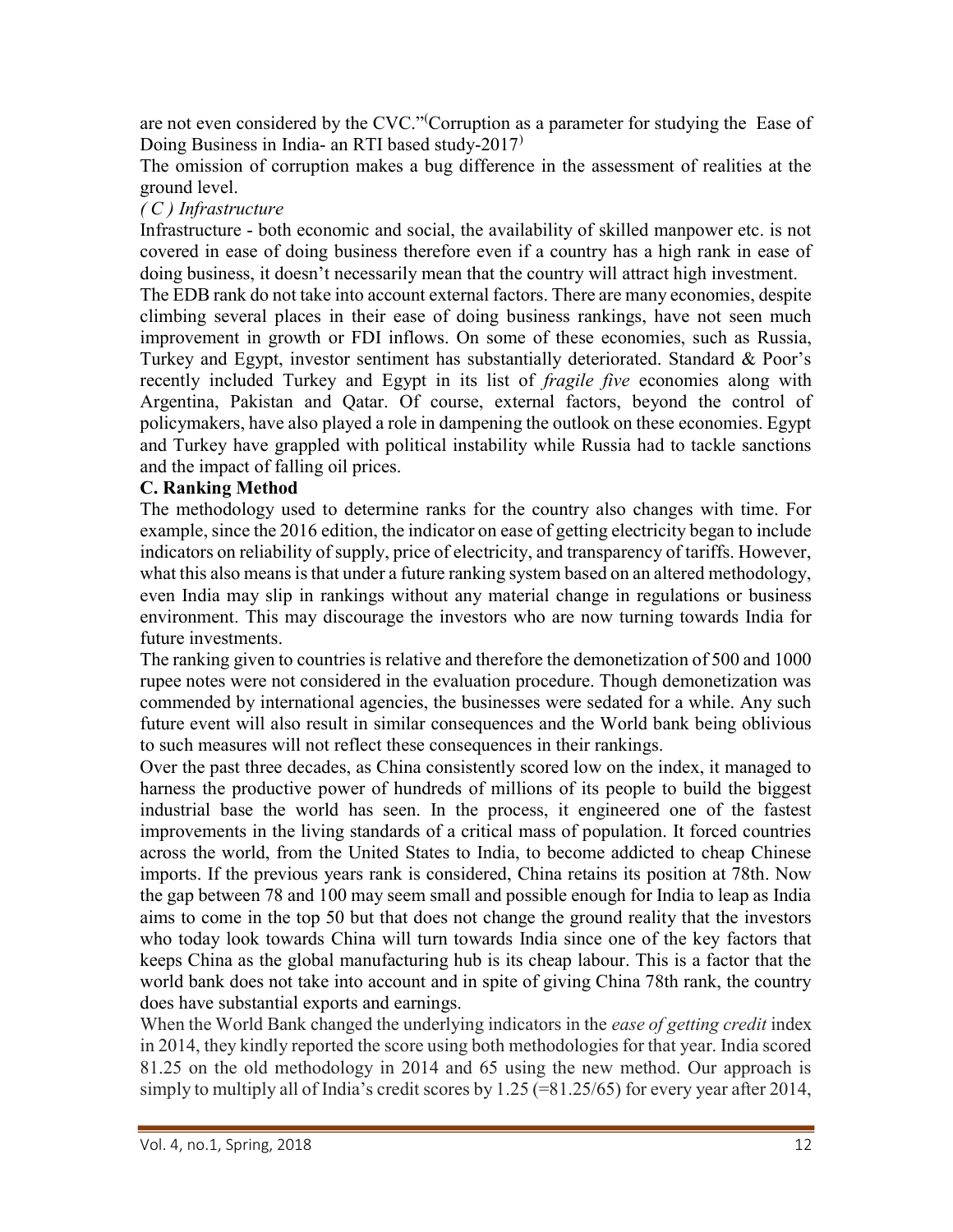the rank for 2018 comes out to be 114 without any significant reform implemented by the government of India. So the jump that India rejoices currently is scrutinized again. Is India really improving or it is just that the changing indicators in the World bank index fortuitously favour India at the cost of other countries. Since the change is largely due to methodological alterations, a comparison of last years rank to this years rank is comparison of apples and oranges.

A former Chief economist of World Bank, Paul Romer has said to the Wall street Journal that he had lost integrity in the index alleging it to be politically manipulated. He also believes that the methodological changes that were done in the index were not at that time observed to see giving any undue advantage or disadvantage to a particular country.

A major breakthrough for India will be entrepreneurship. Unfortunately world bank doesn't consider it a factor and so while India is busy passing the world bank test, it is not paying attention to smooth the path for budding entrepreneurs who apart from requiring a smooth regulatory environment also require funding. Almost 2/3 of the applicants get rejected for any funding for which the total amount set by the government is INR 10000 crores.

GST's impact will be reflected in the rank in 1-3 years. The complex return filing procedures as set by the new GST methodology may be a dampener for the rank of India in the next year but it will help improve the rank over 2-3 years. This again raises the question about the interpretation of a lowered rank for India and the subsequent questions that will arise about the application of GST.

| Countries         |                    |                    |                    |                   |
|-------------------|--------------------|--------------------|--------------------|-------------------|
| <b>COUNTRY</b>    | <b>RANK (2007)</b> | <b>RANK (2009)</b> | <b>IMPROVEMENT</b> | <b>RANK(2018)</b> |
| <b>AZERBAIJAN</b> | 99                 | 32                 | 67                 | 57                |
| <b>COLOMBIA</b>   | 79                 | 50                 | 29                 | 59                |
| <b>EGYPT</b>      | 165                | 109                | 56                 | 128               |
| <b>GUYANA</b>     | 136                | 100                | 36                 | 126               |
| <b>HUNAGRY</b>    | 66                 | 39                 | 27                 | 48                |
| <b>KYRGYZSTAN</b> | 90                 | 64                 | 26                 | 77                |
| <b>TURKEY</b>     | 91                 | 55                 | 36                 | 60                |

D. Comparison of Increase in India's Rank With Increase in The Rank of Other Countries

All the above countries prove that a drastic increase in the short term cannot corroborate a subsequent rise in the long term. So even if India comes in the top 50 as considered by Amitabh Kant, CEO, Niti Aayog it may not mean that India will remain in the top 50 after a decade.

# Implications

As a part of undertaking this research, we conducted a survey to judge what people comprehend about the Ease of Doing Business Ranking. A focus group of 100 respondents was chosen in which 57% were males and 43% were females. 66% were between the ages of 22-28 years old, 25% of the people were above 28 and 9% of the people were below 22 years of age. The focus group consisted of a majority of MBA students followed by people in industry/service and undergraduate students.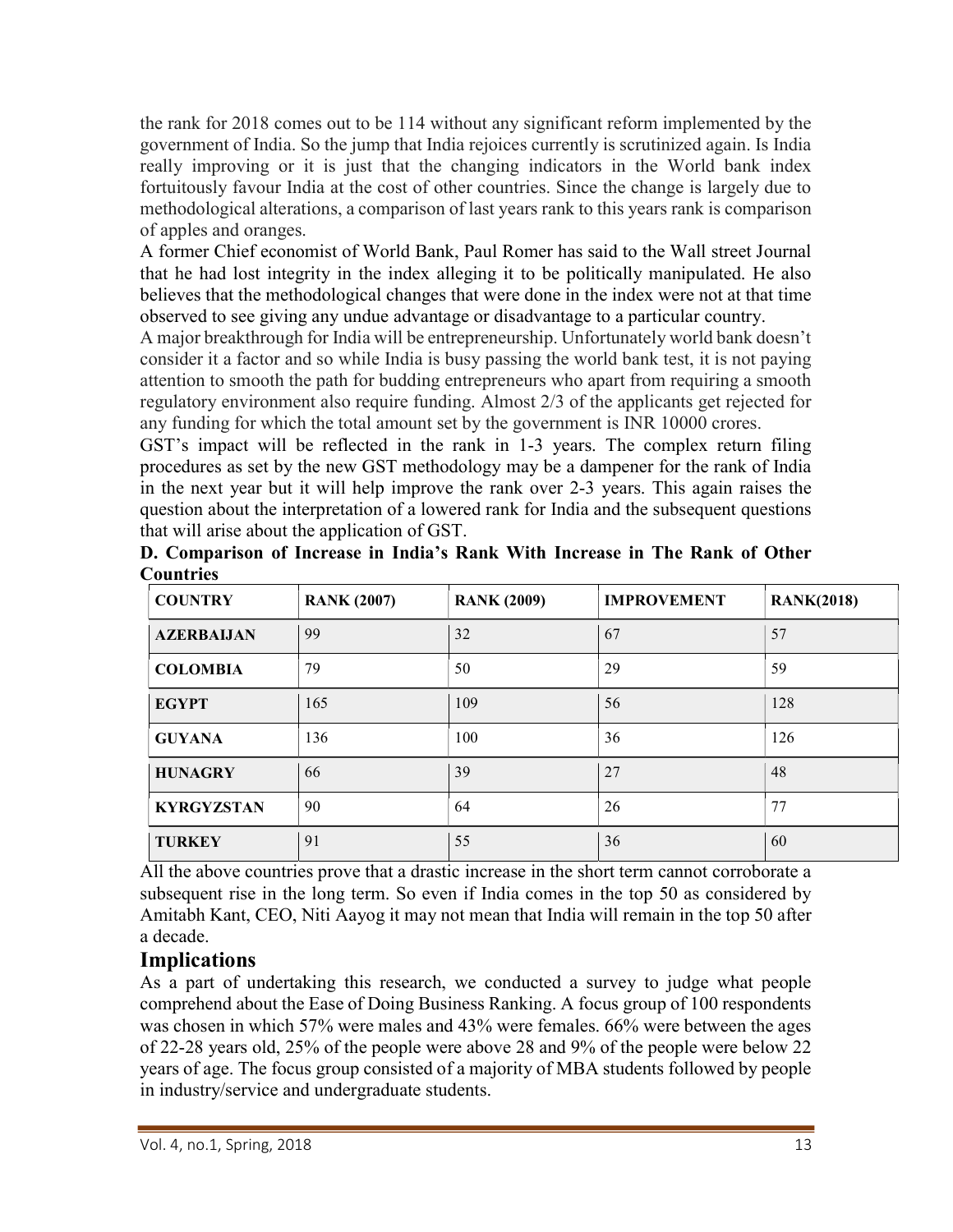The survey helped us in highlighting the major flaws in Ease of Doing Business and how it has also kept many educated people into oblivion. 60% of the respondents believed that demonetisation was justified because the jump of India's rank was observed following the year in which demonetisation happened. We have already discussed the reasons why demonetisation was not even considered by the bank. This shows how much people associate things which cannot be put together.

73.3% of the respondents have said that they believe surpassing China in ranking would ensure a higher investment opportunity for India. It directly implies that people have considered the evaluation procedure of World bank to be the paramount index of assessing investments and are not keen in understanding why China is at 78 and why India is at 100. 47% of the respondents have said that they consider the overview of India's growth by Ease of Doing Business rank only because the World Bank publishes it and not because they know what are the factors that they take into account. 26% of people have responded that they consider the overview of India's growth by Ease of Doing Business rank because they know the procedures and factors involved. 27% have responded saying that they do not consider Ease of Doing business rank as an appropriate measure of India's growth.

 Ease of doing business is an index that while hailed by politicians has already been under scrutiny by economists all over the globe because "despite containing methodological flaws and representing contested policy ideals as best practices, it has achieved legitimacy by piggybacking on the status of Word Bank" ( Bad Science- international Organisations and their power of global benchmarking-2018)

It all narrows down to create a hierarchy and such hierarchies connect the promotion of international norms with social pressure to conform to these standards of behaviour and policy design.

The insights the World Bank compiles are extremely useful, but they are not necessarily representative of what firms experience in real life. The focus of a country like India should be on an individual rather than on a rank.

#### Conclusion

Through this paper we aim to make people armed with information about a benchmark which currently assigns responsibility for success and failure to national authorities, rather than to broader socio-political structure and dynamics. It creates a prism that shape the interpretation of national performance in a certain way showing us distorted images. We aim to cover as many factors as we can to ensure that a one-size-fits-all is not the right methodology.

Coming in the top 50 is metaphorically cutting down the red tape that profited investors from approaching India and instead rolling out a red carpet for them to enter India. Given the facts covered in the paper, it is likely that someone walking down that red carpet will meet disappointment. Considering India to be on the right path towards growth and development based on this rank would be equivalent to turning a blind eye towards the reality of other sectors in the country which at this moment are in despair. The doing business reports of the coming years should not be viewed in isolation.

"Reliance on these problematic tools too construct transnational knowledge distorts how we understand the world, as well as how we seek to change it." (Bad Science- international Organisations and their power of global benchmarking-2018)